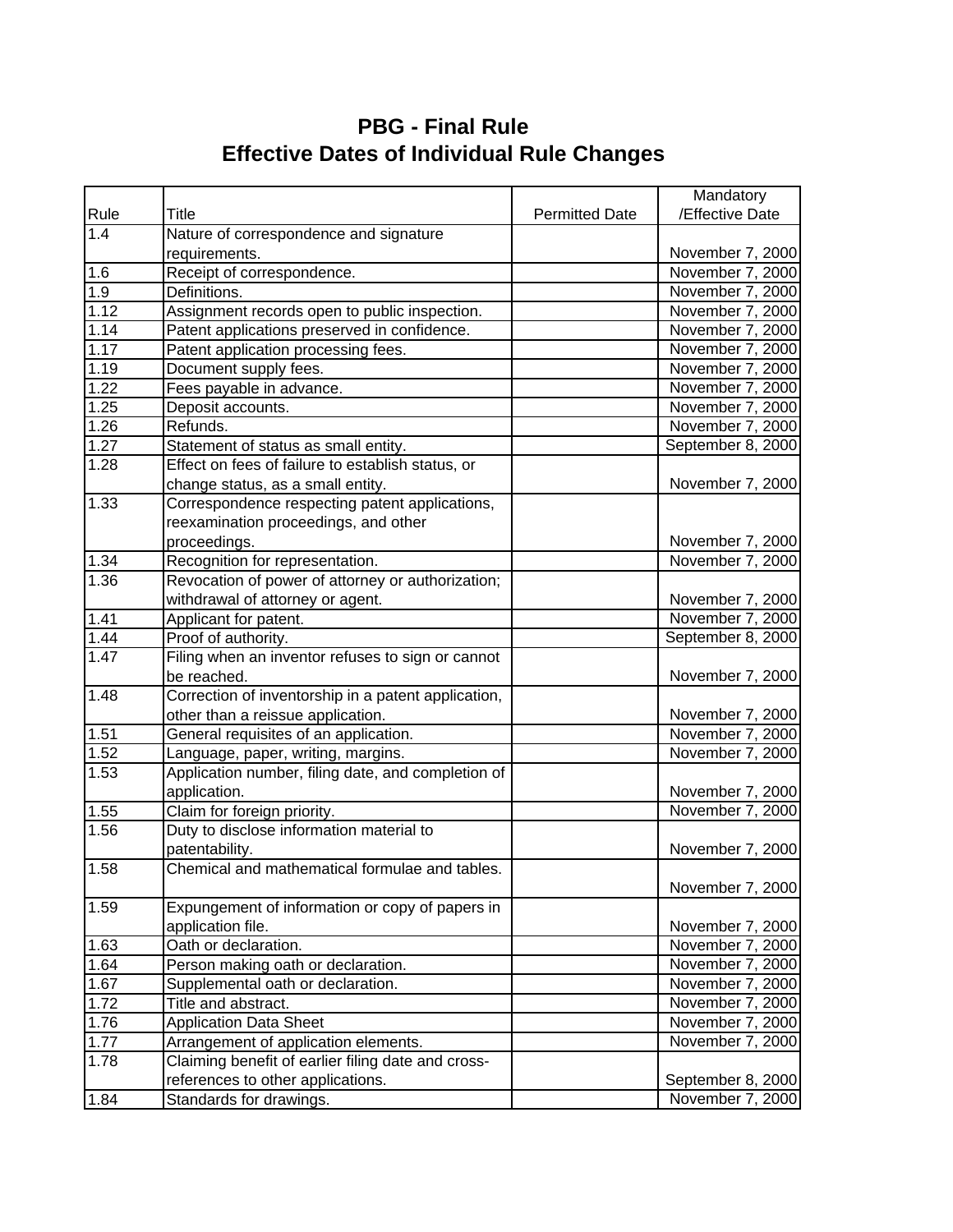| 1.85  | Corrections to drawings.                          |                  | November 7, 2000  |
|-------|---------------------------------------------------|------------------|-------------------|
| 1.91  | Models or exhibits not generally admitted as part |                  |                   |
|       | of application or patent.                         |                  | November 7, 2000  |
| 1.96  | Submission of computer program listings.          | November 8, 2000 | March 1, 2001     |
| 1.97  | Filing of information disclosure statement.       |                  | November 7, 2000  |
| 1.98  | Content of information disclosure statement.      |                  | November 7, 2000  |
| 1.102 | Advancement of examination.                       |                  | November 7, 2000  |
| 1.104 | Nature of examination.                            |                  | November 7, 2000  |
| 1.105 | Requirements for Information                      |                  | November 7, 2000  |
| 1.111 | Reply by applicant or patent owner.               |                  | November 8, 2000  |
| 1.112 | Reconsideration before final action.              |                  | November 7, 2000  |
| 1.115 | Preliminary amendments                            |                  | November 8, 2000  |
| 1.121 | Manner of making amendments                       | November 7, 2000 | March 1, 2001     |
| 1.125 | Substitute specification.                         |                  | November 7, 2000  |
| 1.131 | Affidavit or declaration of prior invention to    |                  |                   |
|       | overcome cited patent or publication.             |                  | September 8, 2000 |
| 1.132 | Affidavits or declarations traversing grounds of  |                  |                   |
|       | rejection.                                        |                  | September 8, 2000 |
| 1.133 | Interviews.                                       |                  | November 7, 2000  |
| 1.136 | Extensions of time.                               |                  | November 7, 2000  |
| 1.137 | Revival of abandoned application or lapsed        |                  |                   |
|       | patent.                                           |                  | September 8, 2000 |
| 1.138 | Express abandonment.                              |                  | November 7, 2000  |
| 1.152 | Design drawings.                                  |                  | September 8, 2000 |
| 1.154 | Arrangement of application elements.              |                  | November 7, 2000  |
| 1.155 | Issue of design patents.                          |                  | September 8, 2000 |
| 1.173 | Specification.                                    |                  | November 8, 2000  |
| 1.174 | Drawings.                                         |                  | November 7, 2000  |
| 1.176 | Examination of reissue.                           |                  | November 7, 2000  |
| 1.177 | Reissue in divisions.                             |                  | November 7, 2000  |
| 1.178 | Original patent.                                  |                  | November 7, 2000  |
| 1.181 | Petition to the Commissioner.                     |                  | November 7, 2000  |
| 1.193 | Examiner's answer and reply brief.                |                  | November 7, 2000  |
| 1.303 | Civil action under 35 U.S.C. 145, 146, 306.       |                  | November 7, 2000  |
| 1.311 | Notice of Allowance.                              |                  | November 7, 2000  |
| 1.314 | Issuance of patent.                               |                  | September 8, 2000 |
| 1.322 | Certificate of correction of Office mistake.      |                  | November 8, 2000  |
| 1.323 | Certificate of correction of applicant's mistake. |                  | November 7, 2000  |
| 1.324 | Correction of inventorship in patent.             |                  | September 8, 2000 |
| 1.366 | Submission of maintenance fees.                   |                  | September 8, 2000 |
| 1.446 | Refund of international application filing and    |                  |                   |
|       | processing fees.                                  |                  | November 7, 2000  |
| 1.497 | Oath or declaration under 35 U.S.C. 371(c)(4).    |                  | November 7, 2000  |
| 1.510 | Request for reexamination.                        |                  | November 8, 2000  |
| 1.530 | Statement; amendment by patent owner.             |                  | November 7, 2000  |
| 1.550 | Conduct of reexamination proceedings.             |                  | November 7, 2000  |
| 1.565 | Concurrent office proceedings.                    |                  | November 7, 2000  |
| 1.666 | Filing of interference settlement agreements.     |                  | November 7, 2000  |
| 1.720 | Conditions for extension of patent term.          |                  | November 7, 2000  |
| 1.730 | Applicant for extension of patent term.           |                  | November 7, 2000  |
| 1.740 | Application for extension of patent term.         |                  | September 8, 2000 |
| 1.741 | Filing date of application.                       |                  | November 7, 2000  |